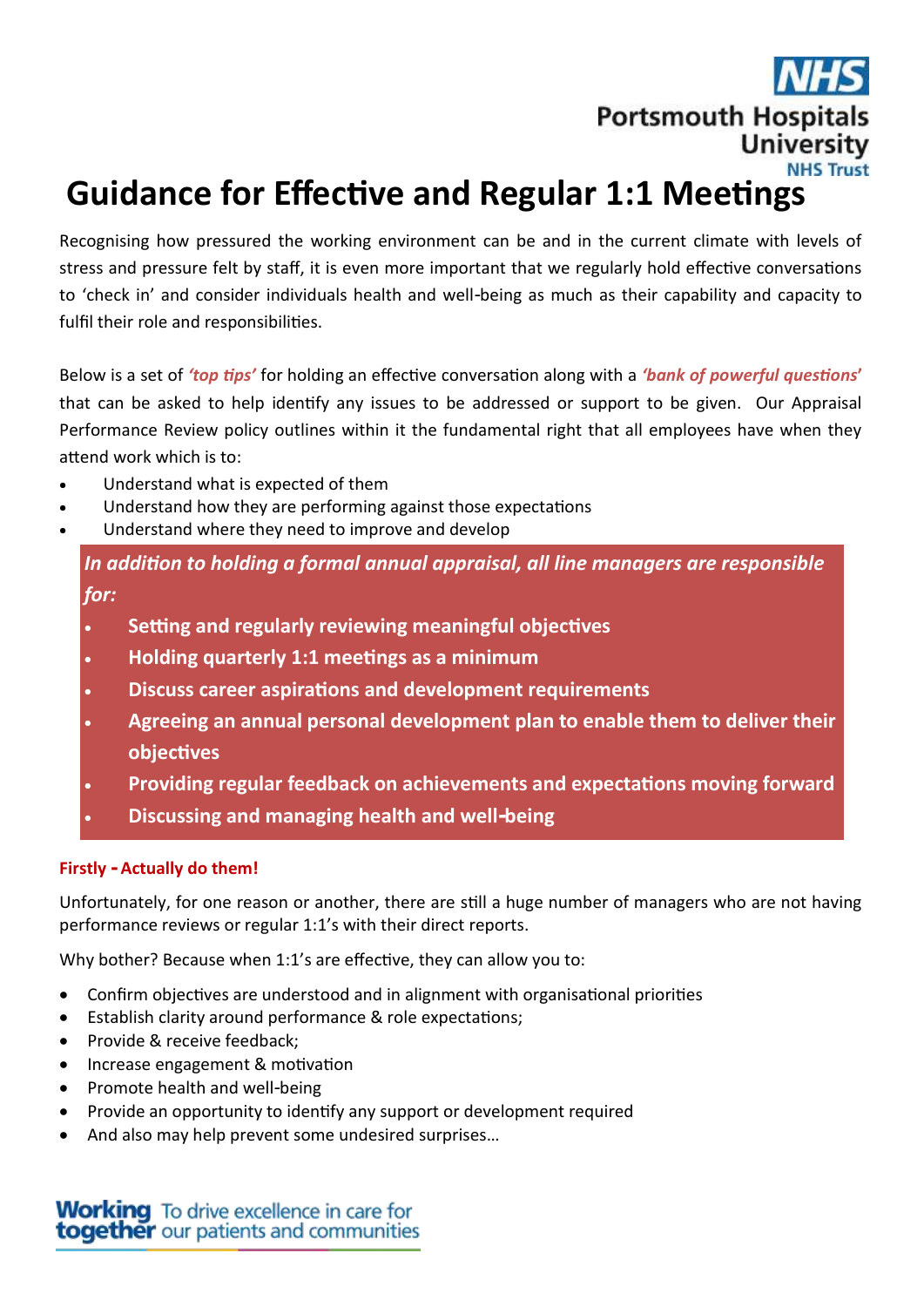Ultimately, it is important you come prepared for these meetings. What you do and how you set the tone directly impacts the quality of what your direct reports will share in these meetings. Here are some tips to consider:

**DO…**

… **focus on coaching** the individual's performance (as that person develops their capabilities, they can realise the rewards in terms of recognition and potential career opportunities and in return do great things for your team and the organisation)

**… ask open questions** in these meetings which show you care about the individual and their needs questions as simple as asking what the person likes and dislikes about their current role, or asking what you as a manager could do to help them. It is useful to have a set of favorite questions that you can use for 1:1's as needed which will help start the conversation. A few examples:

- That's interesting tell me more...
- Why did you feel that way?
- Why do you suppose she said that?
- Would you give me an example...?
- How are you feeling about that approach?

…. **be a good listener**! It can be difficult to stop talking, especially with quieter team members. Use active listening to check for understanding, watch for body language and tone of voice. Seek to understand what might not be getting said. And if you ask what might be a tough question, don't be afraid of some silence – allow them time to think it through.

#### **AVOID…**

… **using this meeting simply for progress updates**. Individuals may wish to talk about their work/ objectives and related topics, but are hopefully getting sufficient interaction with you already during the work week to allow this meeting to focus more on the individual versus their work.

… **outside distractions**. The best option is to have your meetings in a neutral place, but if held in your office, ensure you lock your computer, close your door, don't answer any phone calls, and generally give your complete and active attention to the conversation. This demonstrates respect, and will allow you both to better focus on your discussion.

# **A Bank of 105 Different Questions to Ask in 1:1's**

1:1's are all about your people and building a strong, trusting relationship with them. Asking questions like the ones below and following through on what you talk about will build a strong, lasting relationship for each member of your team.

Asking 2 or 3 of these questions at each 1:1 will keep things fresh, while ensuring you're covering important subjects regularly. It also gives you ample time to dive into each question as they often will open up into greater detail as long as you follow up with questions like "Why?" and "Tell me more…"

The questions are organised by categories you should regularly cover in 1:1's so you can quickly skim through for a question in a topic you want to cover. Or come armed with a few thoughtful questions of your own. This list overleaf can spur ideas.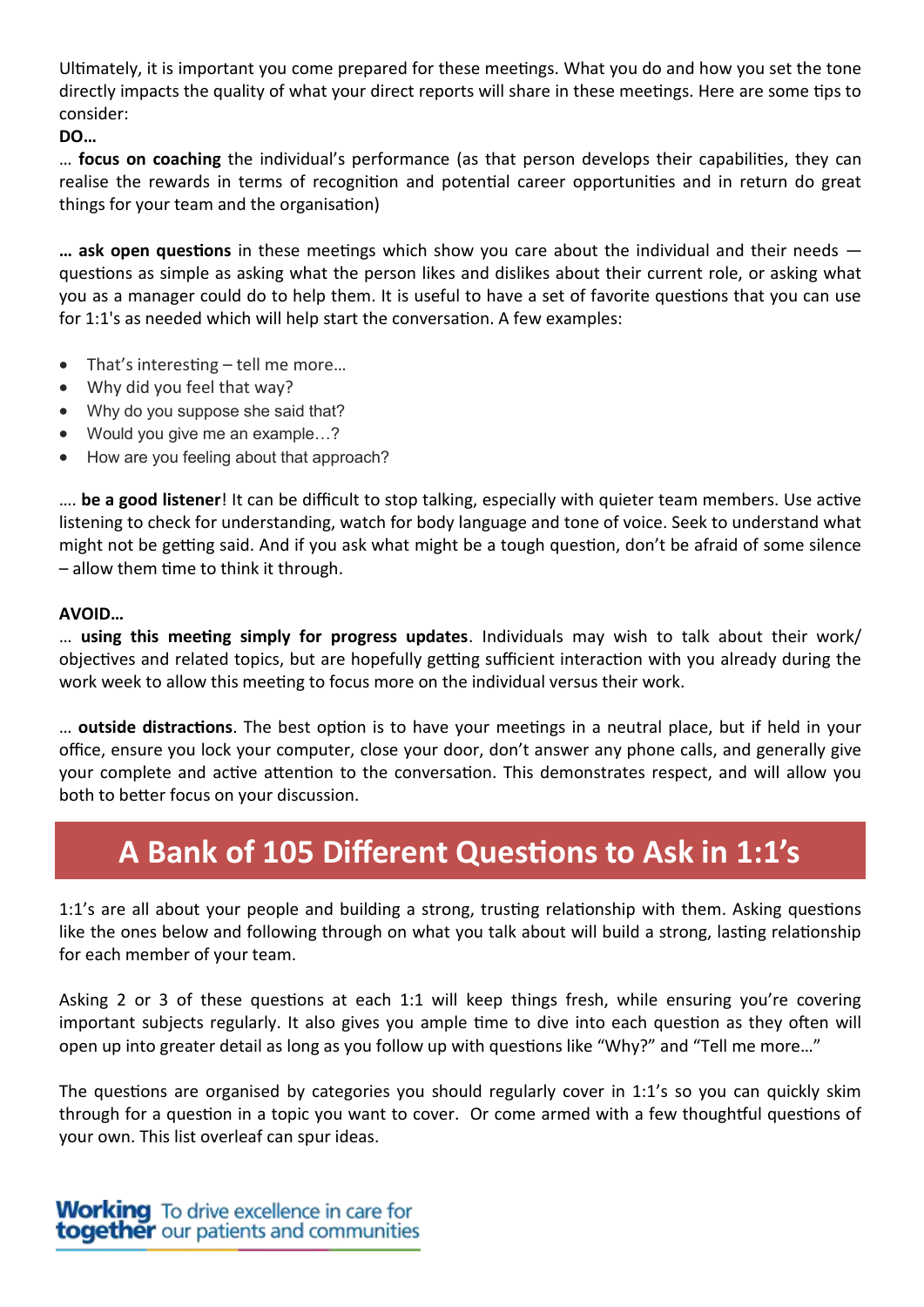# **To start the meeting:**

*Many managers like to use the same, unassuming opener at each 1:1's. It may seem boring, but doing so encourages direct reports to drive the conversation by starting with a topic they want to talk about (remember, it's their meeting). The answer will also help you gauge how they're feeling that week.*

- 1. How's it going?
- 2. So, what's on your mind?
- 3. What would you like to start with?

# **To gauge job satisfaction:**

*Proactive questions about job satisfaction can help you unearth issues before they become full-blown problems — and lead to unwanted turnover. Some direct reports are more forthcoming than others, so even if the answers to these questions sound positive, listen for clues to deeper issues, and ask plenty of follow-up questions.*

- 4. How are you feeling about your role?
- 5. Are you happy here? What makes you say that?
- 6. Do you feel like you're growing in your role? What makes you say that?
- 7. What interests you about your work, and why?
- 8. What is your favorite/least favorite thing about your work right now?
- 9. How do you think that least favorite thing affects your overall performance?
- 10. What's working well for you in your current position?
- 11. What would you like to see change?
- 12. In what ways does your current position allow you to use your skills and talents?
- 13. Which areas make you feel like your hands are tied or you are unable to reach your full potential?
- 14. What do you think you could be doing differently?
- 15. If you could work on anything for the next month, what would it be? What makes you say that?
- 16. What's one thing that could make your work more satisfying, and why?
- 17. Which areas would you would like more feedback on?

#### **To address career development:**

*Some direct reports may have a career path fully mapped out, down to desired promotion dates. Others may have no clue what they want to do next. No matter where your direct reports stand, it's worth bringing up career development in your 1:1's to ensure you get the best out of your team and keep people happy in the long term.*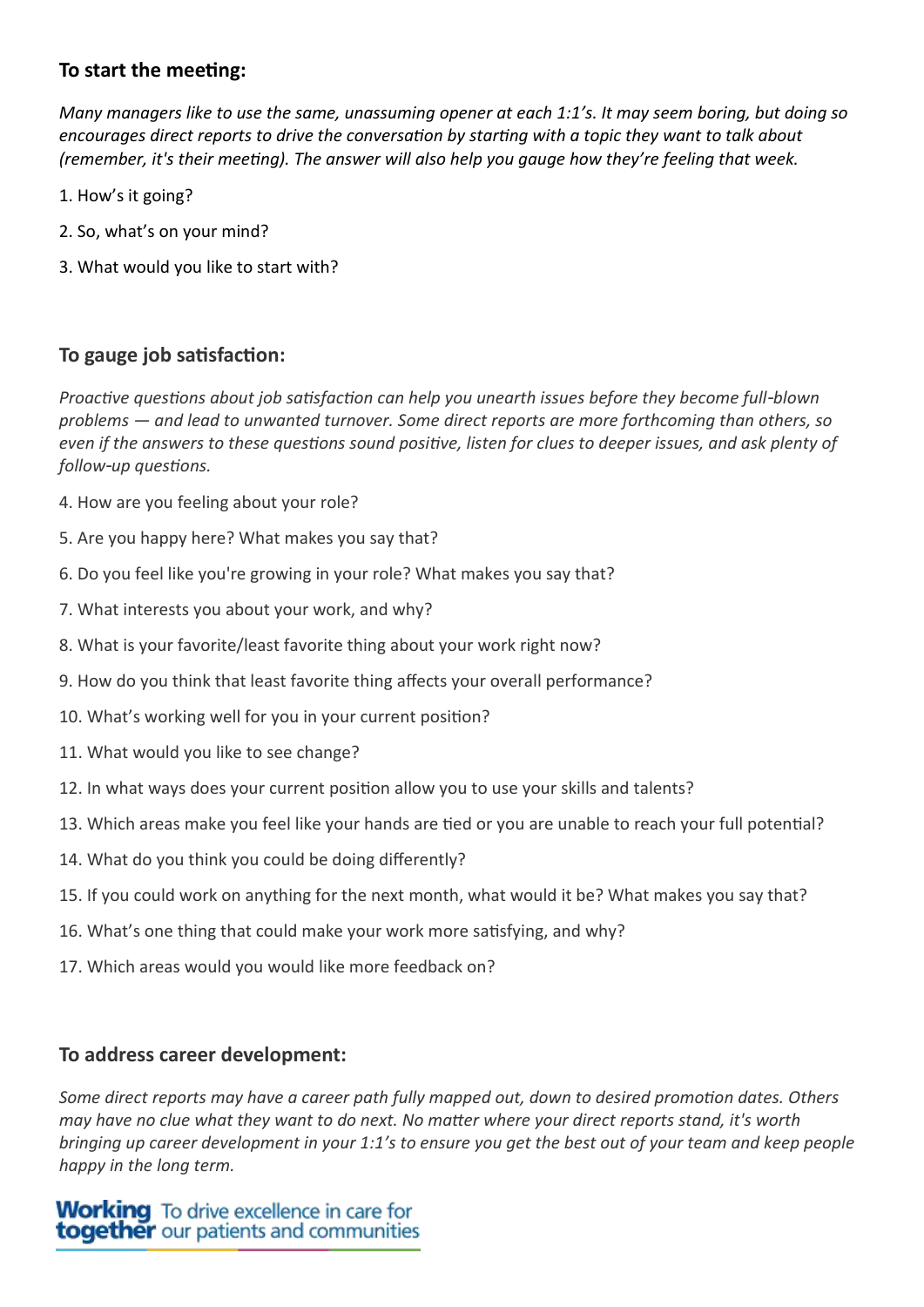18. What are you most proud of, and what do you think you might want to do next?

19. What are two to three new skills you'd like to learn on the job? What about those skills interests you?

20. What other roles here could you see yourself in down the line? Or what areas would you like to explore?

21. If you were to create your ideal position, how would it differ from what you are currently doing?

22. How is your current work helping or hurting your professional development?

23. Which career or development goals do you feel like you're not able to focus on right now?

24. What else can I be doing to help you grow/advance in your career?

25. Imagine it's two years from now, and things have gone well: What has been your role in that? What does your role look like?

26. Have you given any more thought to your long-term goals since our last meeting? What are your latest thoughts?

27. Where do you see yourself in three years? Five years?

28. What professional goals would you like to accomplish in the next 6 to 12 months, and what makes you say that?

29. To help identify and clarify the goal: What do you want to achieve? What will you do to achieve it? When will you do it? Who do you need to involve? When should you see results?

30. What about this goal is important to you and what will be different when you achieve the goal?

# **To gauge how the person is feeling about the organisation:**

*These types of questions may yield good ideas you want to pass upward, or at least give you an opportunity to explain why decisions have been made the way they have. They'll also give you insight into another facet of the person's job satisfaction.*

- 31. What's the biggest opportunity we're missing out on?
- 32. If we could improve in any way as an organisation, how would we do it?
- 33. What would you like to see change here? Why do you say that?
- 34. What's the No. 1 problem with our organisation, and what do you think's causing it?
- 35. What are we not doing that we should be doing? What makes you say that?
- 36. What are we doing that you think we should stop doing, and why?
- 37. How are you feeling about the organisation's overall? What makes you say that?

#### **To gauge how the person is feeling about the team:**

*You want to be sure your team is functioning at a high level, and here's a chance to uncover problems and opportunities that will benefit everyone.*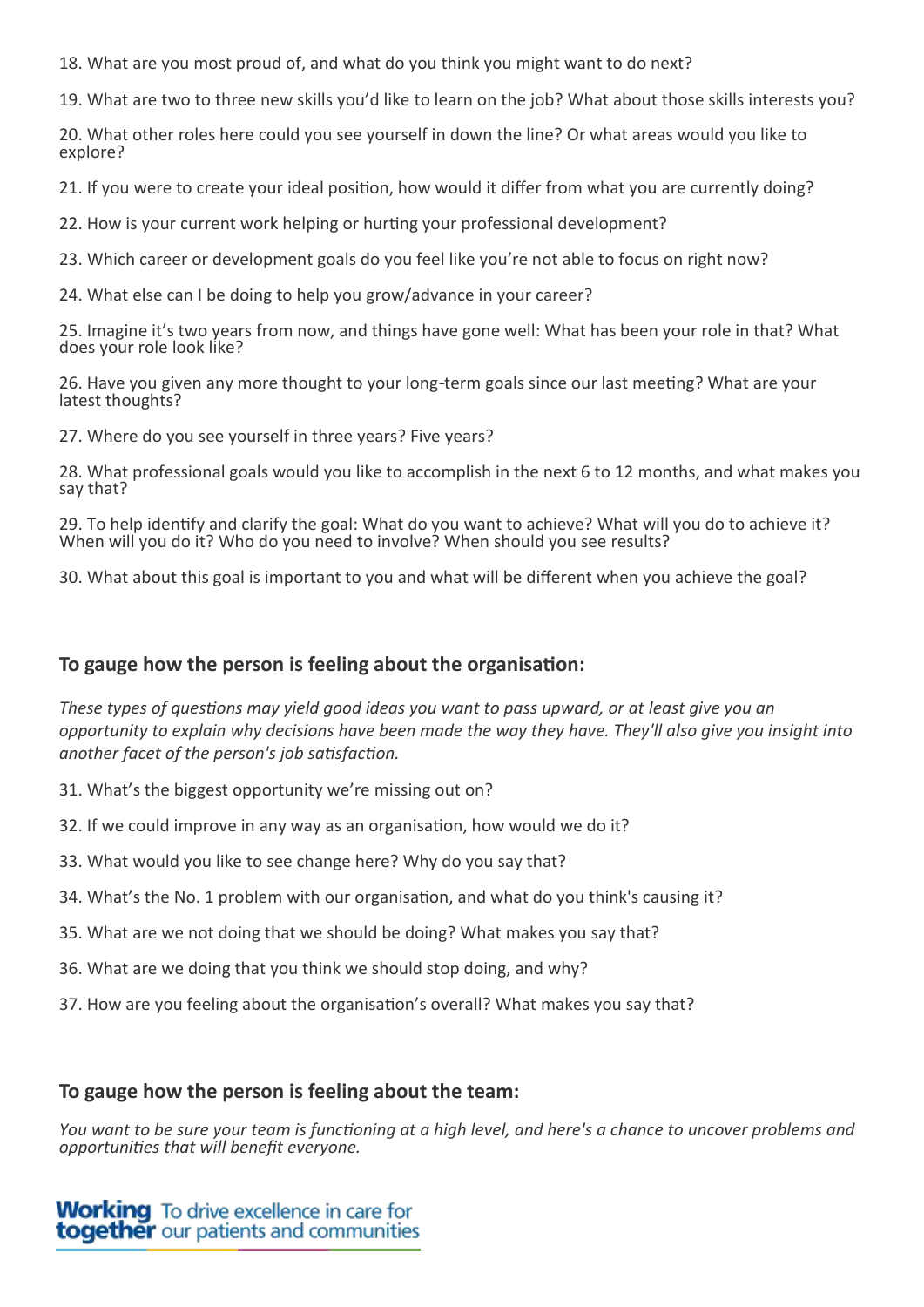38. How would you describe the personality of the team? What sort of person would be a good fit here? What sort of person would add something we're currently missing?

39. How would you say we're doing at working together as team? What makes you say that?

40. What are some ways we could improve at teamwork? What makes you say that?

41. Who would you like to work more/less often with? Why?

42. How would you describe the division of work among team members?

43. Do you feel adequately supported by other team members? What makes you say that?

44. Is there anything you'd like to see change about the team, and if so, why?

#### **To check in on how the person's coping with a recent change at work:**

*Change is inevitable. And no matter what type it is —change is more of a process than a single event. Make sure to check in with direct reports on how it's going when something has changed in their work life.*

45. How are you feeling about the recent news? Why do you say that?

46. What concerns do you have about the change that haven't been addressed?

47. What's going well and not so well with the new situation/development? Why do you think this might be happening?

48. Do you have a clear understanding of the new goals and expectations? What makes you say that?

49. How is the new situation/development affecting your work? What could be getting in the way of your being effective?

# **To learn more about a project:**

*These questions go beyond a status update to help you learn about what your direct report finds engaging, as well as challenges or roadblocks you may be able to help with.*

- 50. How are you feeling about the project?
- 51. What aspect of this project has been particularly interesting for you?
- 52. What do you feel like you're learning from this project?
- 53. What frustrates you about the project?
- 54. Which areas would you like to spend more time on and why?

55. What do you think has gone well? What do you think you could have done better? What, if anything, would you like to do, but haven't been able to?

- 56. What can I do to make things more manageable?
- 57. How might I make this project more challenging or interesting for you?
- 58. What do you think I should know about the project, but might not?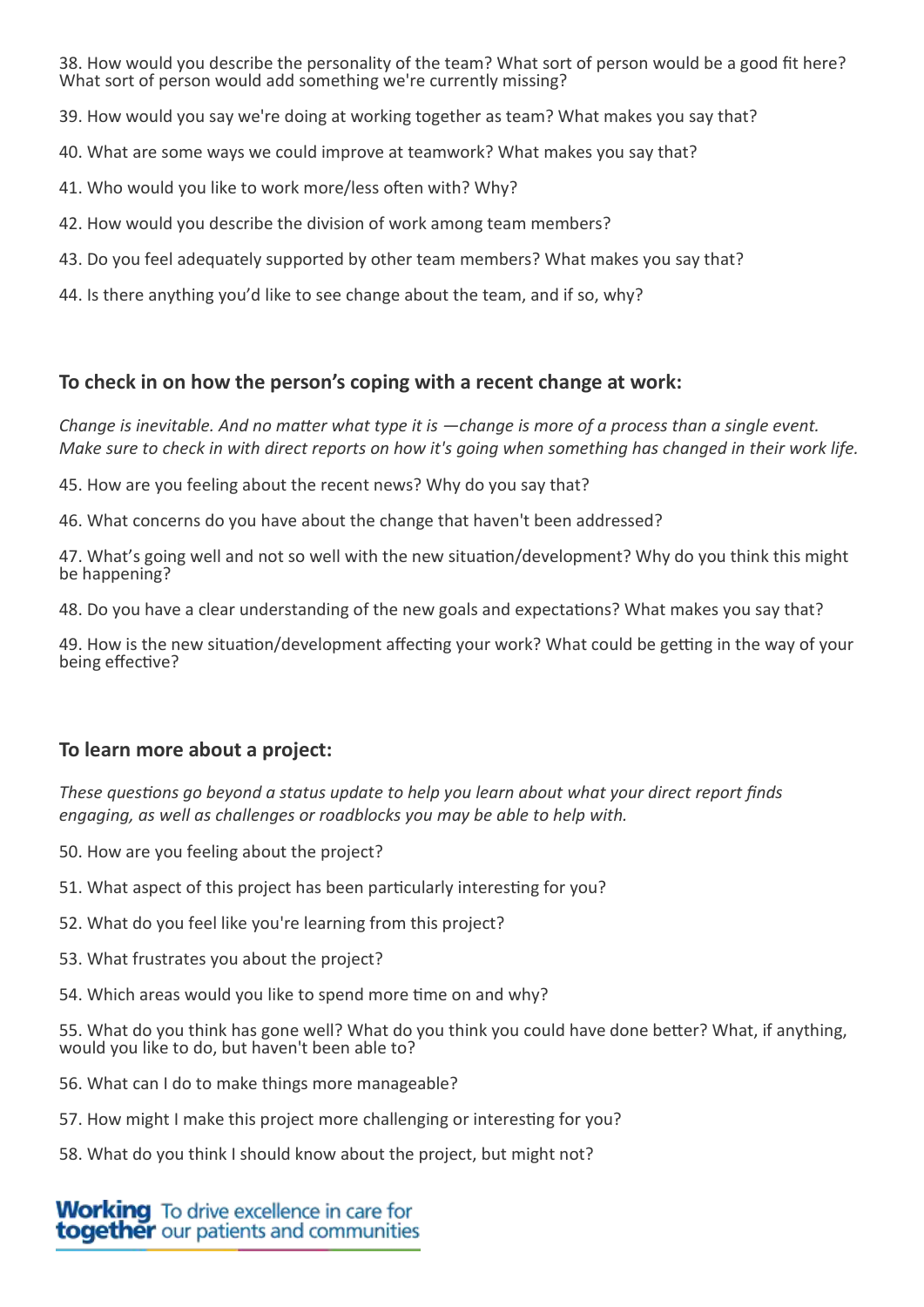# **To learn your direct report's biggest challenges:**

*For some, discussing a challenge is like admitting a failure. Let your direct report know that you want to hear about his or her concerns because you care about making things better.*

59. What is the biggest challenge you are currently facing? How can I help with that?

60. At what point in the past week were you most frustrated with or discouraged by your work? What can I do to help you manage that?

61. What are your biggest concerns about your current workload?

62. I've noticed X about the project/work… Can you help me understand that better? Talk me through your process.

- 63. Which parts of your role are unclear or confusing?
- 64. How is your workload right now?
- 65. How has your work/life balance been lately?

66. What sort of resources could you use right now to make things more manageable?

#### **To draw out an issue:**

*If your direct report seems to stop short or gives a curt response on a topic where you think there may be important issues lurking beneath the surface, use open-ended questions to encourage him or her to continue.*

67. Could you tell me a little more about that?

68. Can you share some of the details around that particular issue? (Who was involved? Where? When? For how long?)

- 69. What was that experience like for you?
- 70. What did you like most/least about that?
- 71. How did that affect you?
- 72. How did that make you feel?
- 73. If you could change what happened, how would you alter it?
- 74. What do you think caused that to happen?

# **To coach a direct report on a problem:**

*Coaching can be a powerful way to encourage, empower, and help direct reports to solve their own problems. Ask questions that help the person establish a goal outcome, explore the situation, generate a set of potential solutions, and finally plan the way forward.*

75. What's your No. 1 problem right now? How are you feeling about it?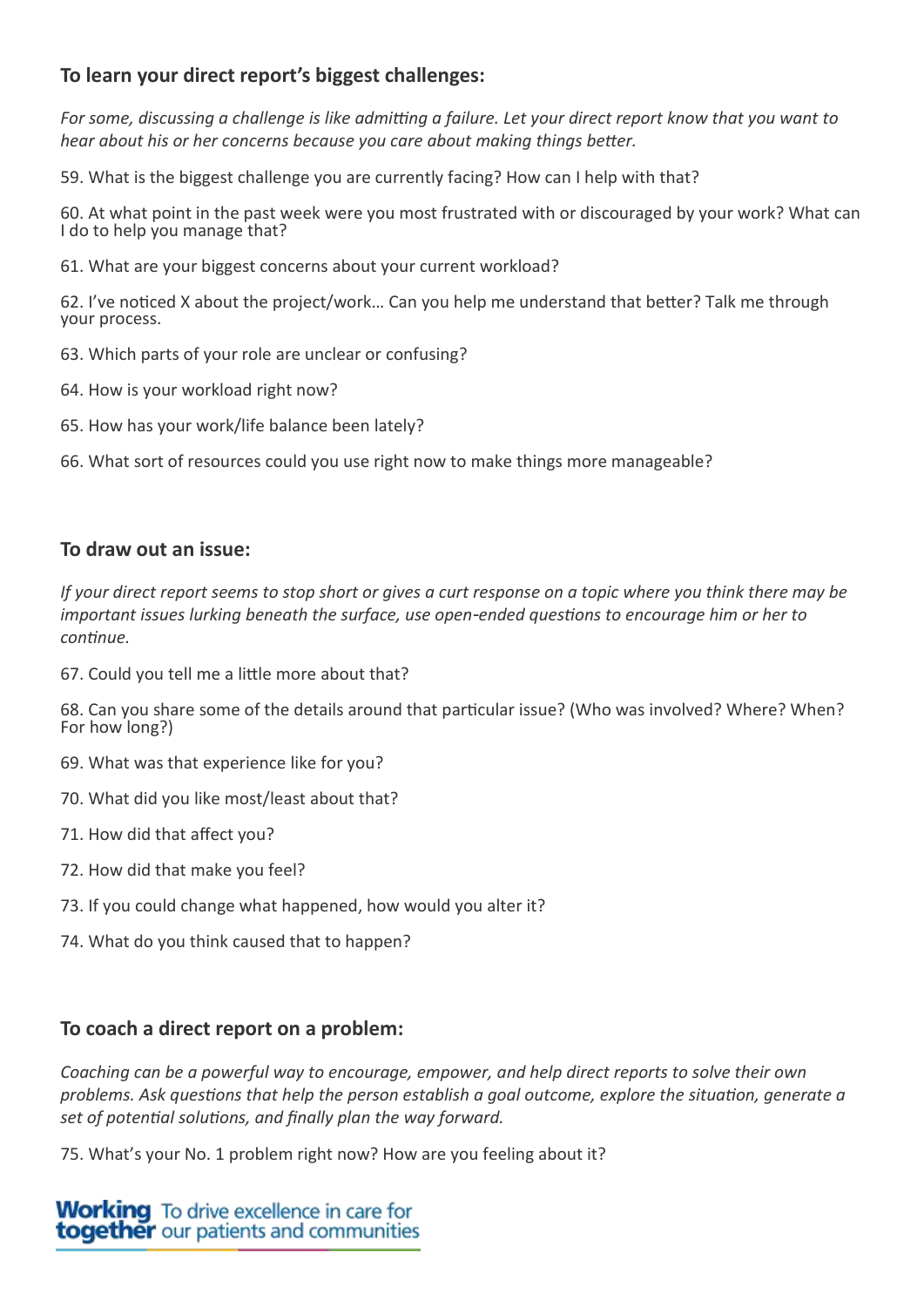76. What would be the most helpful thing for you to take away from this conversation in order to make progress on it?

- 77. What have you tried so far to make progress on it?
- 78. What ideas can you bring in from past successes?
- 79. What haven't you tried yet?
- 80. What are some possible ways to get the solution you need?
- 81. What additional resources from me would be helpful for you as you solve this problem?
- 82. What are your next steps to make progress on this problem?

#### **To promote continuity between meetings:**

*Your 1:1's will be more effective in the long term if you follow up on the topics, goals, and actions discussed in previous meetings and set items for follow up next time.*

83. What sort of progress have you made on the next steps we discussed last time?

84. In our last 1:1 you mentioned that you'd like to grow in X — how has that been going?

85. In our last 1:1 you mentioned you were frustrated by X and wanted to try Y as a solution. How has that been going?

86. What development areas do you want to work on in the coming weeks?

87. What actions will you take before our next 1-1 to make progress on X? (Also discuss and agree on actions you will take to help.)

88. During this meeting you've mentioned that you'd like to pursue X. What steps can you take toward that before our next 1:1?

89. What additional resources can I provide for you between now and the next time we meet?

# **If you feel like your 1:1's are stuck in a rut, or ineffective:**

*You want a 1:1 to be a good use of your time, as well as your direct report's. Sometimes a simple change of scenery can help. Other times, direct and honest questions about the issue can really open things up chances are if you feel the meetings aren't as effective as they should be, your direct report feels the same way, too.*

90. Would you like to walk today, or go somewhere else outside the office?

91. I've noticed that our last several 1:1's have lacked energy. What are your honest impressions of this meeting? What could we be doing differently or better?

92. What would you like to see change about these discussions? How could we make them more useful for you?

93. What would you be doing right now if we weren't having this meeting? How do you feel about being taken away from that task?